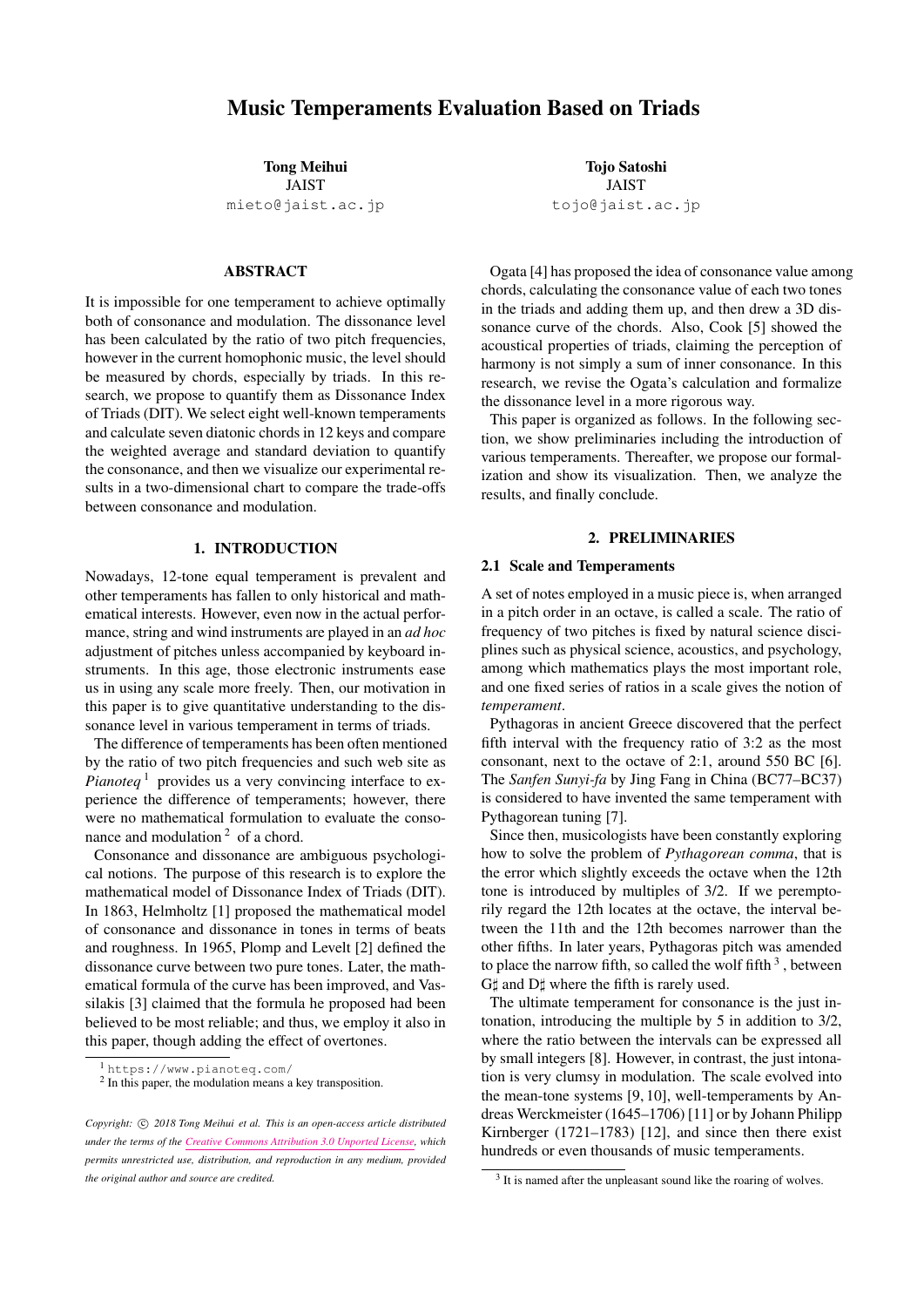|                          | C            | ${}^bD$                       | D                               | ${}^bE$                       | $E\,$                                       | $\boldsymbol{F}$            | # $\cal F$                 | G                        | $^bA$                | $\boldsymbol{A}$                         | ${}^bB$                       | $\boldsymbol{B}$              |
|--------------------------|--------------|-------------------------------|---------------------------------|-------------------------------|---------------------------------------------|-----------------------------|----------------------------|--------------------------|----------------------|------------------------------------------|-------------------------------|-------------------------------|
| Sanfen Sunyi-fa          | T            | $\frac{3^7}{2^{11}}$          | $\frac{9}{8}$                   | $\frac{3^9}{2^{14}}$          | $\frac{81}{64}$                             | $3^{11}$<br>$\frac{5}{217}$ | $\frac{729}{512}$          | $\frac{3}{2}$            | $\frac{2^{12}}{3^8}$ | $\frac{27}{16}$                          | $\frac{2^{15}}{3^{10}}$       | $\frac{243}{128}$             |
| Pythagorean Tuning       | 1            | $\frac{256}{243}$             | $\frac{9}{8}$                   | $\frac{32}{27}$               | $\frac{81}{64}$                             | $\frac{4}{3}$               | $\frac{729}{512}$          | $\frac{3}{2}$            | $\frac{128}{81}$     | $\frac{27}{16}$                          | $\frac{16}{9}$                | $\frac{243}{128}$             |
| Just Intonation          | 1            | $\frac{16}{15}$               | $\frac{9}{8}$                   | $rac{6}{5}$                   | $rac{5}{4}$                                 | $\frac{4}{3}$               | $\frac{45}{32}$            | $\frac{3}{2}$            | $\frac{8}{5}$        | $rac{5}{3}$                              | $\frac{16}{9}$                | $\frac{15}{8}$                |
| Quarter-Comma Meantone   |              | $\frac{2^3}{5^{\frac{5}{4}}}$ | $\frac{5^{\frac{1}{2}}}{2}$     | $\frac{2^2}{5^{\frac{3}{4}}}$ | $\frac{5}{4}$                               | $rac{2}{5^{\frac{1}{4}}}$   | $\frac{5\frac{6}{4}}{2^3}$ | $5^{\frac{1}{4}}$        | $\frac{8}{5}$        | $rac{5\frac{3}{4}}{2}$                   | $\frac{2^2}{5^{\frac{1}{2}}}$ | $\frac{5^{\frac{5}{4}}}{2^2}$ |
| Conventional QC Meantone |              | $\frac{5\frac{7}{4}}{2^4}$    | $rac{5}{2}$                     | $\frac{2^2}{5^{\frac{3}{4}}}$ | $\frac{5}{4}$                               | $\frac{2}{5^{\frac{1}{4}}}$ | $\frac{5\frac{6}{4}}{2^3}$ | $5^{\frac{1}{4}}$        | $\frac{5^2}{2^4}$    | $\frac{5^{\frac{3}{4}}}{2}$              | $\frac{2^2}{5^{\frac{1}{2}}}$ | $\frac{5\frac{5}{4}}{2^2}$    |
| Werckmeister             | $\mathbf{1}$ | $\frac{2^8}{3^5}$             | $64\sqrt{2}$<br>$\overline{81}$ | $\frac{32}{27}$               | $2^{13}$<br>$\sqrt[4]{2}$<br>3 <sup>8</sup> | $\frac{4}{3}$               | $\frac{2^{10}}{3^6}$       | $\frac{8\sqrt[4]{8}}{9}$ | $\frac{128}{81}$     | $2^{10} \sqrt[4]{2}$<br>$\overline{3^6}$ | $\frac{16}{9}$                | $128\sqrt[4]{2}$<br>81        |
| Kirnberger               |              | 135<br>$\overline{128}$       | $\frac{9}{8}$                   | $rac{32}{27}$                 | $\frac{5}{4}$                               | $rac{4}{3}$                 | $\frac{45}{32}$            | $rac{3}{2}$              | $\frac{128}{81}$     | $\frac{3\sqrt{5}}{4}$                    | $rac{16}{9}$                  | $\frac{15}{8}$                |
| <b>Equal Temperament</b> |              | $2^{\frac{1}{12}}$            | $2^{\frac{2}{12}}$              | $2^{\frac{3}{12}}$            | $2^{\frac{4}{12}}$                          | $2^{\frac{5}{12}}$          | $2^{\frac{6}{12}}$         | $2^{\frac{7}{12}}$       | $2^{\frac{8}{12}}$   | $2^{\frac{9}{12}}$                       | $2^{\frac{10}{12}}$           | $2^{\frac{11}{12}}$           |

Table 1: Ratios of Temperaments in Fractions

The equal temperament has been the product of compromise, which systematically compensated the Pythagorean comma, defining each half tone to be the 12th root of 2. Then, the temperament perfectly eased the modulation, that is, to enable us to change from one key to another freely, and was applied to the tuning of most modern musical instruments around the world. But we can never say that the equal temperament is satisfactory because it rejects the original intention of the temperament, *viz.*, the consonance between intervals. Table 1 lists the frequency ratios of some typical music temperaments introduced above.

## 2.2 Helmholtz's Theory of Beats

In physics, the superposition of two simple sinusoidal waves with similar but slightly different frequency will cause periodic fluctuation in strength through time. This phenomenon is known to piano tuners as *beats*. Hermann Helmholtz [1] concluded that dissonance is produced by the beats between two pure tones (without overtones) or between a pair of partials of two complex sounds.

When the difference in frequency is small, the beats can be easily heard. As the difference is increased to 20-30 Hz, the beats will create the impression like 'jarring and rough' described by Helmholtz. Beyond this approximate point, the beats gradually become too rapid to be identified and the sensation of roughness disappears.

#### 2.3 Dissonance Curve

In 1965, Plomp and Levelt confirmed Helmholtz's hypothesis by several experiments [2]. They plotted the dissonance curve and proposed the concept of critical bandwidth. Note that though the sound produced by the musical instruments has a complex timbre this psychological experiment employed only pure tones with the simplest spectrum. The combined experimental results is shown in Figure 1, and nowadays this result is widely accepted.

The figure shows the consonance/dissonance feeling when the frequency is apart from the fixed base tone. The vertical axis on the right side of the figure represents the degree



Figure 1: Dissonance Curve From a Fixed Tone to Another Tone [2]

of dissonance, and the interval is from 0 to 1 from top to bottom. The lower the vertical value is in this figure, the more dissonant. The horizontal axis is the frequency difference between higher tone and the base tone, divided by the value of the critical bandwidth. As the frequency difference gradually becomes larger, we can observe the result of the dissonance value  $d$  between the two pure tones varying. The most dissonant position  $(d = 1)$  is said to be about a quarter of the critical band.

When the frequency of the tone is too high or too low to be heard by human ears, the identification of the tones becomes not that easy. When the horizontal axis of the dissonance curve only takes the frequency difference (without divided by critical bandwidth), we need to draw many different graphs according to the difference of base tones.

## 2.4 Numerical Calculation of Dissonance in Two Tones

Among various proposals [13–15] on the numerical calculation of dissonance, Vassilakis suggested two principal studies [16, 17], incorporating the notion of roughness [3].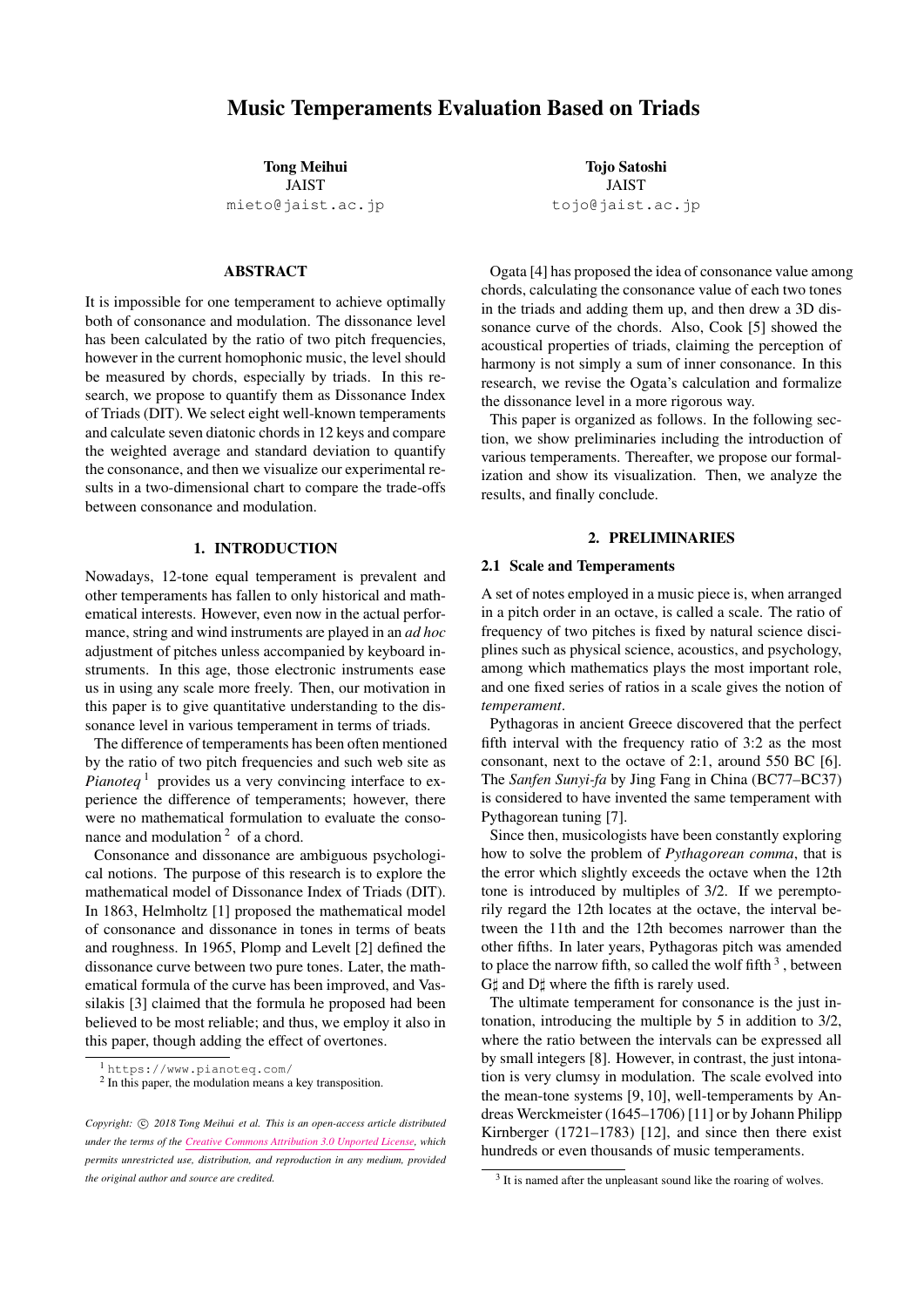Given a signal whose spectrum has two sinusoidal components with frequencies  $f_1$ ,  $f_2$  and amplitudes  $v_1$ ,  $v_2$ , where

$$
f_{min} = min(f_1, f_2), f_{max} = max(f_1, f_2),
$$
  

$$
v_{min} = min(v_1, v_2), v_{max} = max(v_1, v_2),
$$

the roughness (dissonance value) of  $d$  becomes:

$$
d(f_1, f_2, v_1, v_2) = X^{0.1} \cdot 0.5(Y^{3.11}) \cdot Z \tag{1}
$$

in which

$$
X = v_{min} \cdot v_{max}
$$
  
\n
$$
Y = 2v_{min}/(v_{min} + v_{max})
$$
  
\n
$$
Z = e^{-b_1 s (f_{max} - f_{min})} - e^{-b_2 s (f_{max} - f_{min})}
$$

with  $b_1 = 3.5, b_2 = 5.75$ ,

$$
s = \frac{0.24}{s_1 f_{min} + s_2}; s_1 = 0.0207; s_2 = 18.96.
$$

Vassilakis has confirmed that his formula reliably and efficiently represents the perception of roughness and performs better than the preceding formulae. Therefore, the temperament evaluation model in this paper is made under this function of dissonance curve.

We generalize the roughness value (1) to include multiple, more than two sinusoidal partials as the sum of each pair of two partials. Suppose a spectrum  $F$  with fundamental frequency  $f$  is a collection of  $n$  sinusoidal waves (or partials) with frequencies  $a_1f, a_2f, ..., a_nf$  and amplitudes  $v_1, v_2, \ldots, v_n$ . Also, we assume that each tone contains *n* overtones of  $[a_1, a_2, ..., a_n] = [1, 2, ..., n]$ . According to [4], we also assume that  $v_1, v_2, ..., v_n$  is a geometric progression with common ratio of 0.9; that is,  $v_1, v_2, ..., v_n =$  $1, 0.9, 0.81, \ldots, 0.9^{n-1}$ . So when two notes of  $F_1$  and  $F_2$ are played simultaneously, the dissonance value  $D(F_1, F_2)$ between them is

$$
D(F_1, F_2) = \sum_{i=1}^{n} \sum_{j=1}^{n} d(if_1, jf_2, v_i, v_j)
$$
 (2)

When  $F_1$  and  $F_2$  are at interval t and with the same amplitude (e.g.  $F_2 = tF_1$ ), the transposed version of F can be defined as  $tF$  with partials at  $tf$ ,  $2tf$ , ...,  $ntf$  and amplitudes  $v_1, v_2, ..., v_n$ . The roughness  $D_F(t)$  generated by the spectrum  $F$  is defined in function (3) and the shape of this function is shown in Figure  $2.^4$  This figure shows the comparison from a base tone to its seven overtones.

$$
D_F(t) = \sum_{i=1}^{n} \sum_{j=1}^{n} d(if, tjf, v_i, v_j),
$$
 (3)

#### 3. DISSONANCE INDEX OF TRIADS

Thus far, we have introduced the preceding works concerning the dissonance value between the intervals. In this section, we propose our new definition of the dissonance value for triads. Given three tones with the ratio of intervals  $1 < t_1 < t_2$ , we add up the three values of (3) as function (4) and draw Figure 3 based on this function.



Figure 2: Dissonance Value for Intervals, Dependent on Base Frequency



Figure 3: 3D Representation of Interval Dissonance in Triads

$$
D_F(t_1, t_2) = D_F(t_1) + D_F(t_2) + D_{t_1F}(\frac{t_2}{t_1}) \quad (4)
$$

where

$$
D_F(t_1) = \sum_{i=1}^n \sum_{j=1}^n d(i f, j t_1 f, v_i, v_j),
$$
  
\n
$$
D_F(t_2) = \sum_{i=1}^n \sum_{j=1}^n d(i f, j t_2 f, v_i, v_j),
$$
  
\n
$$
D_{t_1 F}(\frac{t_2}{t_1}) = \sum_{i=1}^n \sum_{j=1}^n d(i t_1 f, \frac{t_2}{t_1} j f, v_i, v_j).
$$

We have employed twelve major keys and twelve minor keys, each of which includes seven triads on diatonic notes, including three major triads, three minor triads, and one diminished triad (vii<sup>o</sup>). In this paper, we have omitted the harmonic and melodic minor scales. Therefore, since a pair of parallel keys consists of the same set of chords, we take 12 group of chords as research objects to evaluate the music temperaments.

In the first attempt, the average value of 12 group of chords in each temperament are calculated with our dissonance value model. According to the ratios in Table 1, we consider the frequencies of an octave starting from the central C, for three typical temperaments (Pythagorean tuning, just intonation and equal temperament) as examples. The results are shown in Figure 4.

<sup>4</sup> The figure is a reproduction, appearing in [4].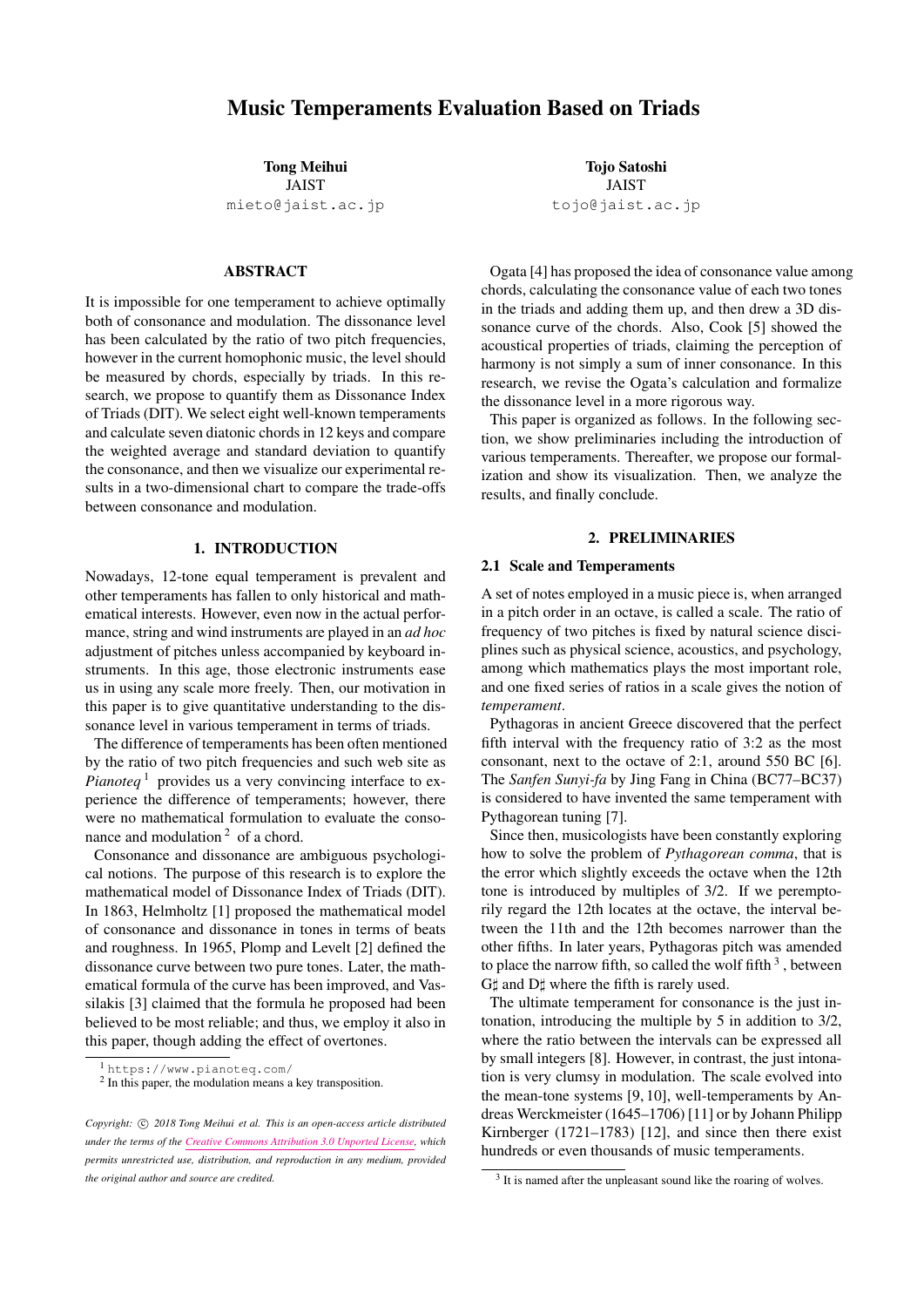

Figure 4: Relative Dissonance of Chords in a Major Scale, Compared to Equal Temperament

As we can see, even the equal temperament does not guarantee consistent values in different keys. The reason for this is obviously due to the different frequencies of the base pitches, resulting in different critical bandwidths. Therefore, in this paper, we choose to preserve the frequency ratios and to transpose the base pitch into a certain fixed value  $F_0$ . The adjusted model should no longer be called the dissonance level but an index to compare the consonance degree among different triads, and thus we call it the Dissonance Index of Triads (DIT) (5), hereafter.

$$
DIT(t_1, t_2) = D_{F_0}(t_1, t_2)
$$
\n(5)

We set the frequency of  $F_0$  to 263Hz, that is an approximate frequency of the central C.

#### 4. DIT IN TEMPERAMENTS

This chapter expounds the results of DIT values of triads in different temperaments. According to Figure 2, this research employs overtones upon the seven diatonic tones. We fix the ratio of amplitudes to be a geometric progression with 0.9 as mentioned before.

## 4.1 The Weighted Chords in Each Key

Prior to the evaluation, we have given the following weights  $[0.86 : 0.26 : 0.17 : 0.73 : 0.73 : 0.56 : 0]$  on each triads on the diatonic scale, based on the usage of the chords in 1300 popular songs<sup>5</sup> after transposed to C-major. Note that our objective here is to compare the average consonant level of various chords in different keys, and not to assess the human feeling; thus the transposition is a kind of approximation. The average consonant level is shown in Table 2, for each key and temperament.

For more intuitive and clear understanding, we compare the DIT between two triads chosen from the two different temperaments. In Figure 5, the horizontal axis of each graph represents the keys while the vertical axis represents the DIT value. Since the DIT value is adjusted from the dissonance value, the lower the DIT value is the more consonant the key is.

The comparison of the Sanfen Sunyi-fa and Pythagorean tuning is shown in the upper-left graph in Figure 5. We can see that because they share the same process of generation except for the location of the wolf fifth, the difference of DIT shifts in parallel. Similarly, the quarter-comma meantone and the conventional quarter-comma mean-tone, shown in the upper-right graph has the same property.

In the lower-left graph in Figure 5, we can hardly find the big difference between the two well temperaments along the horizontal trends. That is to say, the well temperaments tend to change slightly between adjacent keys, trying to distribute the dissonance reasonably to keep the balance, and thus there are no peaks in dissonance. They also especially ensures some commonly used keys such as C-major, D-major, F-major, and G-major, are in better consonance.

The lower-right graph in Figure 5shows the comparison between the just intonation and the equal temperament. We can see that the equal temperament presents a perfect horizontal line, which proves that it will sound always the same no matter what key it is. But, its DIT value is also relatively higher with no keys in better consonance. The just intonation has the lowest DIT value of all the results in a few keys such as C and  $\overline{Ab}$ , but the line goes up and down steeply and the dissonant keys are also obvious. We can easily read in this figure that the equal temperament and the just intonation are the two extremes in modulation and consonance.

#### 4.2 Consonance or Modulation

In accordance with the position of the wolf fifth or other adjustments, there are also difference in what keys they prefer. In fact, there is a difference in the degree of commonality of each key, which means we had better take the weights of keys into consideration. A survey of "The Most Popular Keys of All Music"<sup>6</sup> on Spotify<sup>TM</sup> in 2005 showed the data in Table 3. Here, we put a major key and its parallel key together because they share a common set of the diatonic chords.

Taking both the weights of keys and the diatonic chords into consideration, we visualize the balance between the consonance and modulation of temperaments as in Table 4, which is plotted in Figure 6. The horizontal axis shows the average DIT value with weights, which refers to the consonance level of the temperament, while the vertical axis represents the average standard deviation of chords and represents the smoothness of modulation. The lower the value is, the more easily the temperament can modulate. It is obvious that just intonation is outstanding at consonance but worse in modulation, and equal temperament is the opposite, that is, the easiest in modulation but the worst in consonance. Pythagorean tuning and Sanfen Sunyi-fa are staying at a similar level on modulation, and there are slight difference because of the weights in keys.

At last, the well-temperaments obtained a very good result; Kirnberger temperament does the best in consonance than all the other temperaments except for just intonation, and Werckmeister wins on modulation. Note that they locate just near on the line linked by just intonation and

<sup>5</sup> https://www.hooktheory.com/theorytab/

<sup>6</sup> https://insights.spotify.com/us/2015/05/06/most-popular-keys-onspotify/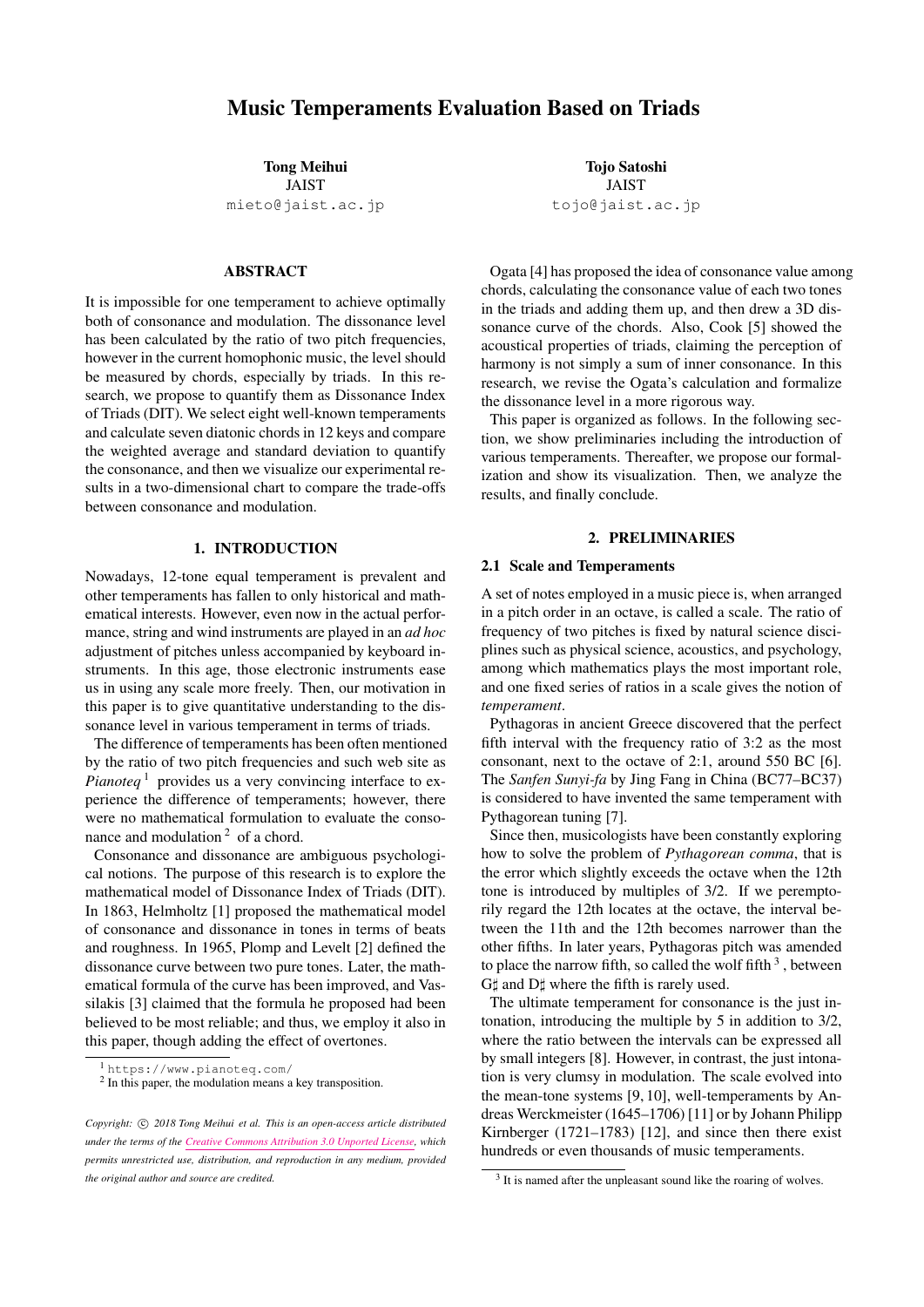|           | SS     | PT     | Л      | EТ     | QМ     | CQM    | $Wm$ . | Kb.    |
|-----------|--------|--------|--------|--------|--------|--------|--------|--------|
| C         | 0.9407 | 0.9478 | 0.8366 | 0.9276 | 0.8598 | 0.8598 | 0.8861 | 0.8668 |
| G         | 0.9478 | 0.9478 | 0.8514 | 0.9276 | 0.8598 | 0.8598 | 0.9084 | 0.8463 |
| D         | 0.9478 | 0.9250 | 0.9008 | 0.9276 | 0.9120 | 0.8598 | 0.9251 | 0.8744 |
| А         | 0.9478 | 0.8969 | 0.9811 | 0.9276 | 0.9926 | 0.8598 | 0.9261 | 0.9161 |
| E         | 0.9478 | 0.8521 | 1.0003 | 0.9276 | 1.0365 | 0.9120 | 0.9325 | 0.9443 |
| B         | 0.9478 | 0.8678 | 1.0151 | 0.9276 | 1.0544 | 0.9926 | 0.9385 | 0.9417 |
| $F\sharp$ | 0.9478 | 0.8956 | 0.9735 | 0.9276 | 1.0055 | 1.0365 | 0.9487 | 0.9435 |
| $C\sharp$ | 0.9250 | 0.9407 | 0.9215 | 0.9276 | 0.9382 | 1.0544 | 0.9478 | 0.9453 |
| $G\sharp$ | 0.8969 | 0.9478 | 0.8366 | 0.9276 | 0.8598 | 1.0055 | 0.9433 | 0.9485 |
| $D\sharp$ | 0.8521 | 0.9478 | 0.8514 | 0.9276 | 0.8598 | 0.9382 | 0.9321 | 0.9478 |
| $A\sharp$ | 0.8678 | 0.9478 | 0.8560 | 0.9276 | 0.8598 | 0.8598 | 0.9051 | 0.9380 |
| F         | 0.8956 | 0.9478 | 0.8720 | 0.9276 | 0.8598 | 0.8598 | 0.8865 | 0.9096 |

Table 2: Average Consonant Level of Chords in Different Keys in Each Temperament

| Mjor Keys      |          |                | Parallel Keys | Total    |  |  |
|----------------|----------|----------------|---------------|----------|--|--|
| C              | 10.20%   | $\overline{a}$ | $4.80\%$      | 15.00%   |  |  |
| G              | 10.70%   | $\epsilon$     | 4.20%         | 14.90%   |  |  |
| D              | 8.70%    | h              | 4.20%         | 12.90%   |  |  |
| $\overline{A}$ | $6.10\%$ | f♯             | $2.50\%$      | $8.60\%$ |  |  |
| E              | $3.60\%$ | c♯             | 2.10%         | 5.70%    |  |  |
| B              | 2.60%    | 9‡             | 1.20%         | $3.80\%$ |  |  |
| $F\sharp$      | 2.70%    | $d\sharp$      | $0.90\%$      | $3.60\%$ |  |  |
| $C\sharp$      | $6.00\%$ | $a\sharp$      | $3.20\%$      | $9.20\%$ |  |  |
| $G\sharp$      | $4.30\%$ | f              | $3.00\%$      | $7.30\%$ |  |  |
| $D\sharp$      | 2.40%    | C.             | 2.40%         | $4.80\%$ |  |  |
| Aţ             | 3.50%    | $\mathfrak{g}$ | $2.60\%$      | $6.10\%$ |  |  |
| F              | $5.30\%$ | d.             | $2.60\%$      | 7.90%    |  |  |

Table 3: Usage of Keys in Popular Music

equal temperament, which implies that they are balanced between the two criteria.

Here, we have to note that this graph is biased by the usage of chords found in SpotifyTM database, *i.e.*, the usage of chords are more inclined to that in the modern popular music. On the contrary, the mean-tone, dotted on the upper-right corner in the figure, was invented to obtain the clear resonance of the major third preferred in classicist age. It is easily guessed that if we employ the database of classical music the tendency would be different. The variety of distribution of dots in this space would surely reflect the difference of music genre, and this is our future work.

## 5. DISCUSSION AND CONCLUSION

We have proposed an index to show the numerical consonance level of triad, DIT, and have compared the difference of the level in various temperaments. Since chords on a scale may have different significance, we have weighted them by the number of appearance. The resultant difference has been visualized in various graphs.

Nowadays, we do not need to stick to the five-line staff based on 12-tone equal temperament in composing music

|                                 | Avg    | SD     |
|---------------------------------|--------|--------|
| Sanfen Sunyi-fa                 | 0.9245 | 0.0446 |
| Pythagorean Tuning              | 0.9277 | 0.0425 |
| <b>Just Intonation</b>          | 0.8981 | 0.0868 |
| Equal Temperament               | 0.9276 | 0.0000 |
| <b>Ouarter-Comma Meantone</b>   | 0.9154 | 0.0917 |
| <b>Conventional QC Meantone</b> | 0.9267 | 0.0972 |
| Werckmeister                    | 0.9227 | 0.0284 |
| Kirnberger                      | 0.9120 | 0.0491 |

Table 4: DIT Results (SD is the standard deviation)

since actual performance should tolerate micro-tones, outof-tune tones, portament, vibrating tunes, and so on. This tendency would be more salient in computer music age in future. It may be high time for us to reconsider traditional temperaments, to give special savors in music or to escape temporarily from the equal temperament, so that we should know the concrete difference in temperaments.

#### Acknowledgments

This work is supported by JSPS kaken 16H01744.

#### References

- [1] H. L. Helmholtz, *On the Sensations of Tone as a Phisiological Basis for the Theory of Music*. Dover, 1954.
- [2] R. Plomp and W. J. M. Levelt, "Tonal consonance and critical bandwidth," *The journal of the Acoustical Society of America*, vol. 38, no. 4, pp. 548–560, 1965.
- [3] P. N. Vassilakis, "Perceptual and physical properties of amplitude fluctuation and their musical significance," Ph.D. dissertation, University of California, Los Angeles, 2001.